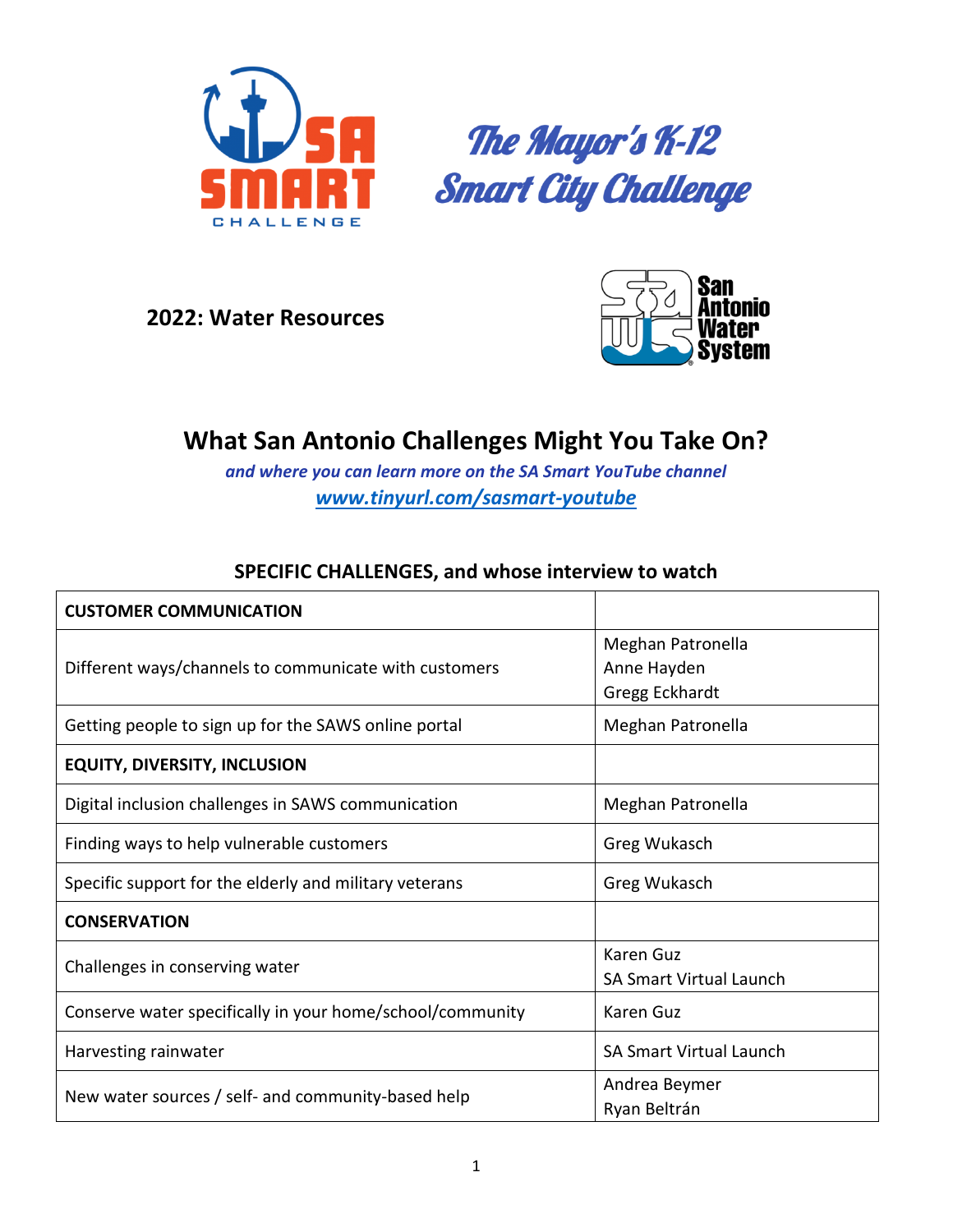| <b>WATER PURIFICATION / RECYCLING</b>                         |                                                    |
|---------------------------------------------------------------|----------------------------------------------------|
| Removing salt from our water                                  | <b>SA Smart Virtual Launch</b>                     |
| Using chemistry to clean water                                | Andrea Beymer                                      |
| SYSTEM PROBLEM PREVENTION AND MAINTENANCE                     |                                                    |
| Helping the public what to flush/not flush                    | Gregg Eckhardt                                     |
| So-called "flushable" wipes                                   | Gregg Eckhardt                                     |
| Keeping the 12,000 miles of pipes maintained                  | Andrea Beymer<br>Keisuke Ikehata                   |
| Using Artificial Intelligence to predict maintenance needs    | Andrea Beymer                                      |
| <b>DATA</b>                                                   | Meghan Patronella                                  |
| Summarizing meter read data for customers                     | Meghan Patronella                                  |
| Accessing, analyzing, and extracting meaning from data        | Jacob Covarrubias                                  |
| Making data available to the public in useful ways            | Jacob Covarrubias                                  |
| <b>CYBERSECURITY IN WATER SYSTEMS</b>                         |                                                    |
| Cybersecurity in water control systems                        | Michael Kampstra<br><b>SA Smart Virtual Launch</b> |
| <b>ENERGY AND WATER</b>                                       |                                                    |
| Saving energy when moving water                               | Jaime Castillo                                     |
| <b>JOBS AND HIRING</b>                                        |                                                    |
| Hiring staff for SAWS                                         | Sandie Thompson<br>Michael Kampstra (cyber)        |
| <b>PUBLIC POLICY</b>                                          |                                                    |
| Managing politics, policy, organizations, relationships       | Jaime Castillo                                     |
| <b>WATER SYSTEMS AND PUBLIC HEALTH</b>                        |                                                    |
| Using water systems to monitor public health, including COVID | Davida Smyth                                       |